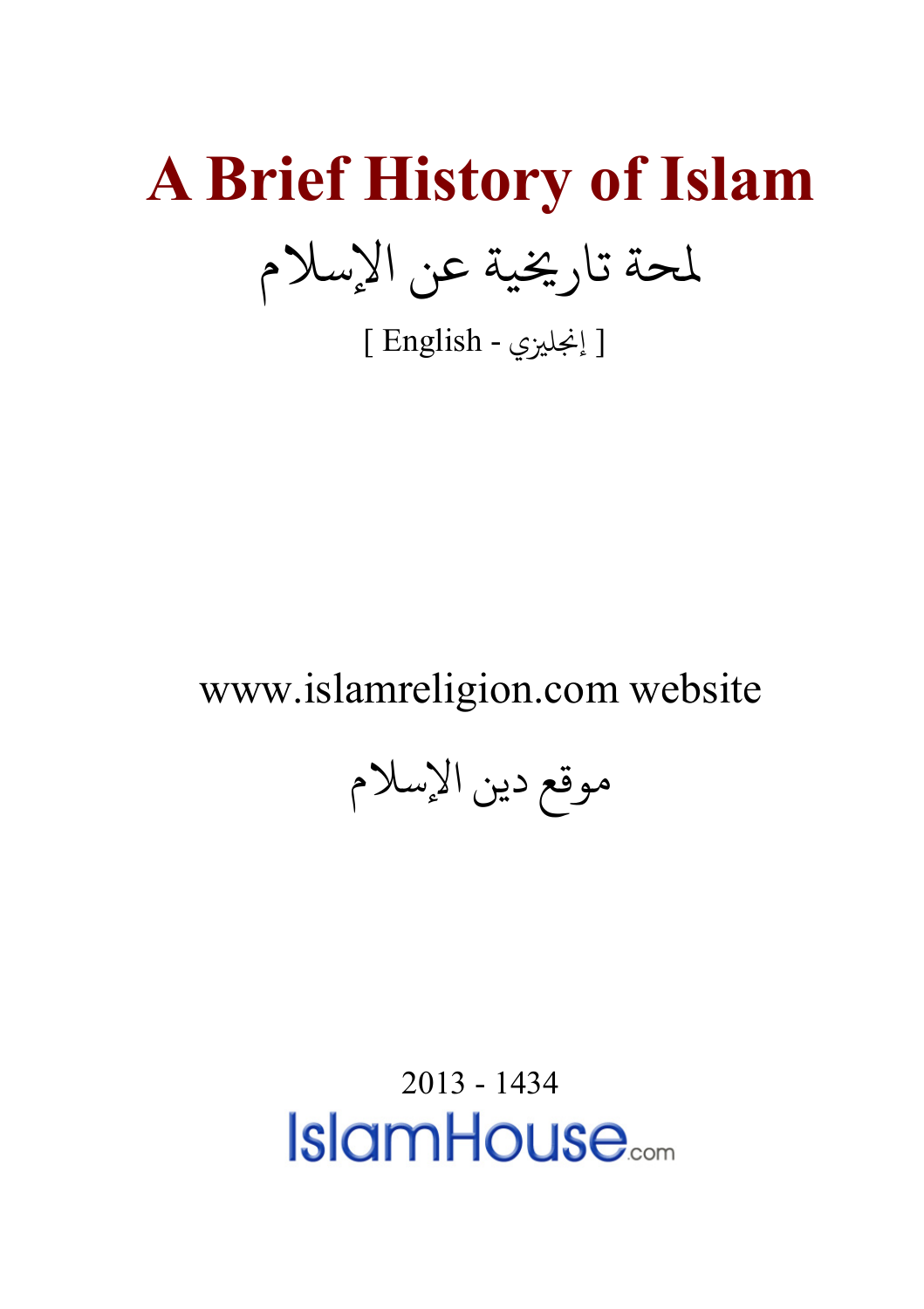### **A Brief History of Islam (part 1 of 5): The Prophet of Islam**

لحة تار�ية عن الإسلام (جلزء1 من5): ىب الإسلام

[ إ�ل�ي - English[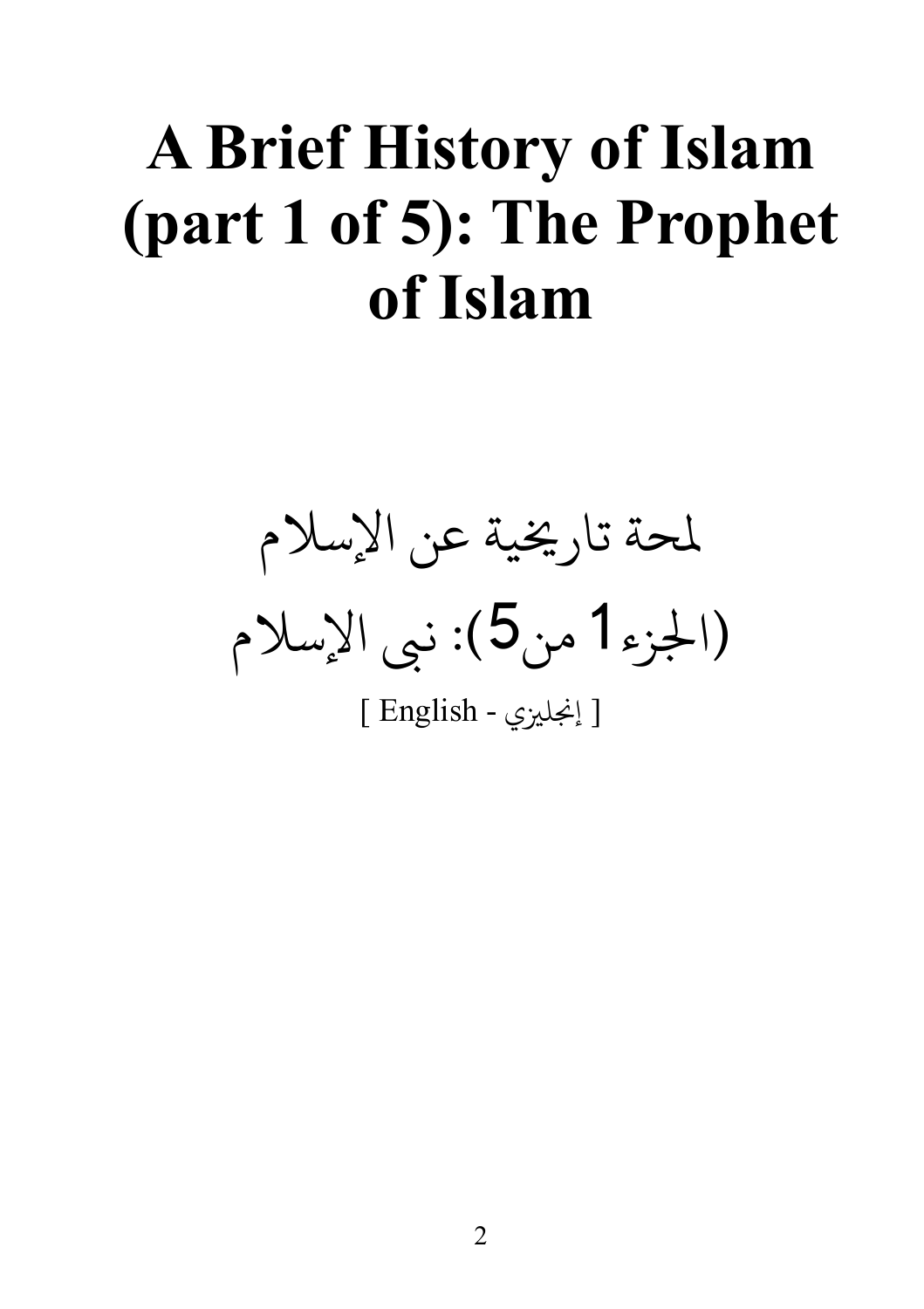

In or about the year 570 the child who would be named Muhammad and who would become the Prophet of one of the world's great religions, Islam, was born into a family belonging to a clan of Quraish, the ruling tribe of Mecca, a city in the Hijaz region of northwestern Arabia.

Originally the site of the Kaabah, a shrine of ancient origins, Mecca had, with the decline of southern Arabia, become an important center of sixth-century trade with such powers as the Sassanians, Byzantines, and Ethiopians. As a result, the city was dominated by powerful merchant families, among whom the men of Quraish were preeminent.

Muhammad's father, "Abd Allah ibn" Abd al-Muttalib, died before the boy was born; his mother, Aminah, died when he was six. The orphan was consigned to the care of his grandfather, the head of the clan of Hashim. After the death of his grandfather, Muhammad was raised by his uncle, Abu Talib. As was customary, the child Muhammad was sent to live for a year or two with a Bedouin family. This custom, followed until recently by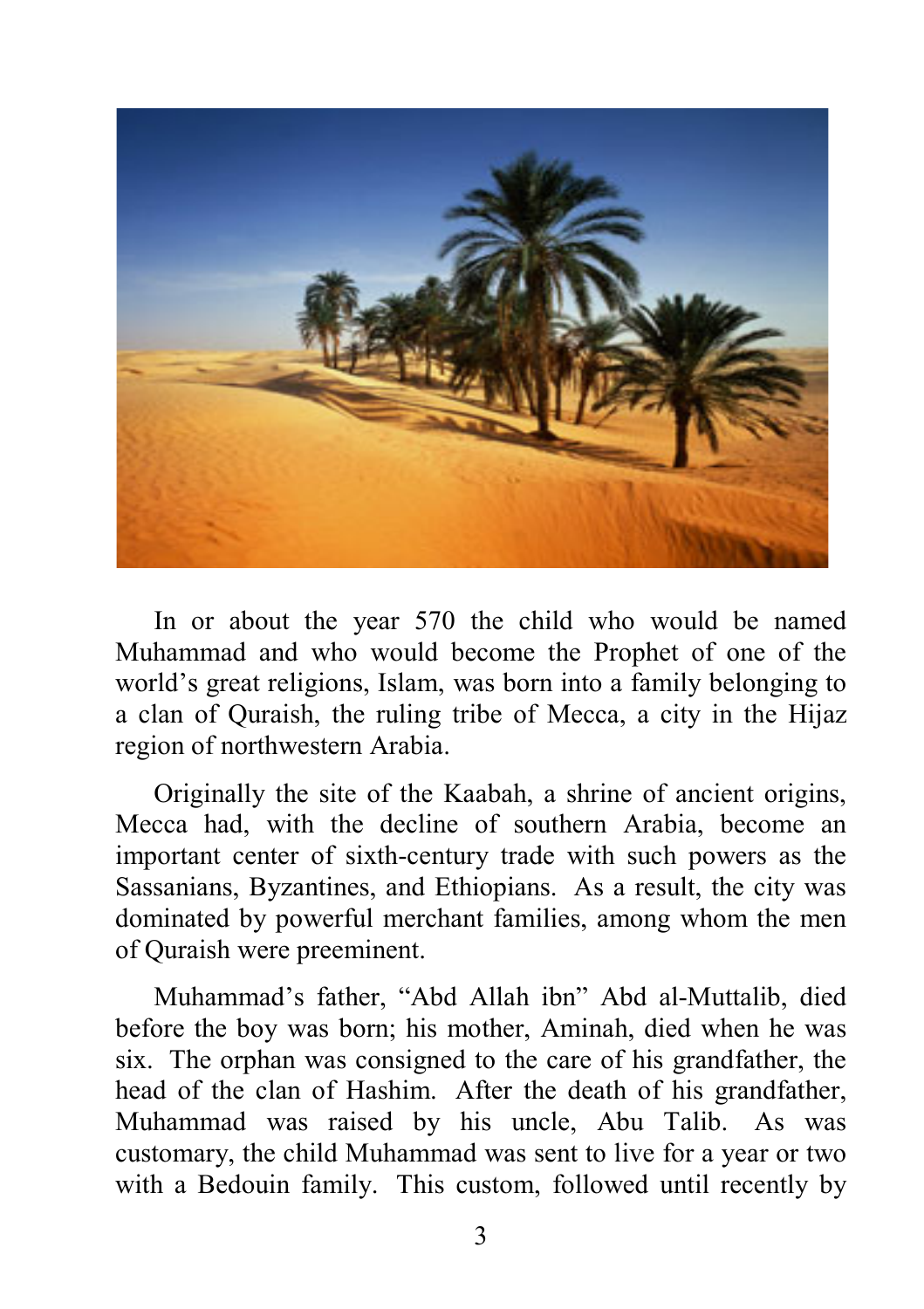noble families of Mecca, Medina, Taif, and other towns of the Hijaz, had important implications for Muhammad. In addition to enduring the hardships of desert life, he acquired a taste for the rich language so loved by the Arabs, whose speech was their proudest art, and also learned the patience and forbearance of the herdsmen, whose life of solitude he first shared, and then came to understand and appreciate.

About the year 590, Muhammad, then in his twenties, entered the service of a merchant widow named Khadijah as her factor, actively engaged with trading caravans to the north. Sometime later he married her, and had two sons, neither of whom survived, and four daughters by her.

In his forties, he began to retire to meditate in a cave on Mount Hira, just outside Mecca, where the first of the great events of Islam took place. One day, as he was sitting in the cave, he heard a voice, later identified as that of the Angel Gabriel, which ordered him to:

"Recite: In the name of thy Lord who created, Created man from a clot of blood." (Quran 96:1-2)

Three times Muhammad pleaded his inability to do so, but each time the command was repeated. Finally, Muhammad recited the words of what are now the first five verses of the 96th chapter of the Quran - words which proclaim God to be the Creator of man and the Source of all knowledge.

At first Muhammad divulged his experience only to his wife and his immediate circle. But, as more revelations enjoined him to proclaim the oneness of God universally, his following grew, at first among the poor and the slaves, but later, also among the most prominent men of Mecca. The revelations he received at this time, and those he did later, are all incorporated in the Quran, the Scripture of Islam.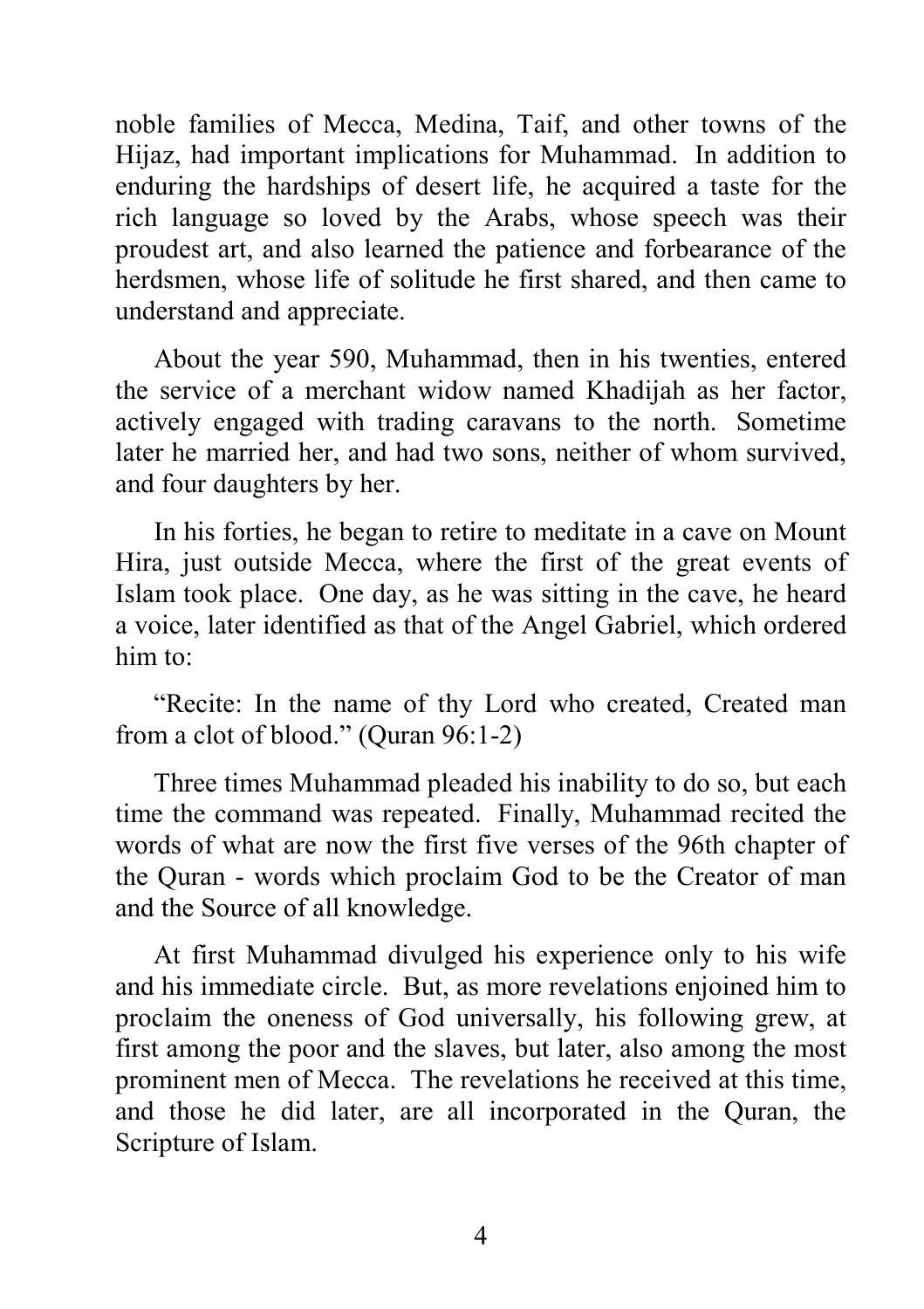Not everyone accepted God's message transmitted through Muhammad. Even in his own clan, there were those who rejected his teachings, and many merchants actively opposed the message. The opposition, however, merely served to sharpen Muhammad's sense of mission, and his understanding of exactly how Islam differed from paganism. The belief in the Oneness of God was paramount in Islam; from this all else follows. The verses of the Quran stress God's uniqueness, warn those who deny it of impending punishment, and proclaim His unbounded compassion to those who submit to His will. They affirm the Last Judgment, when God, the Judge, will weigh in the balance the faith and works of each man, rewarding the faithful and punishing the transgressor. Because the Quran rejected polytheism and emphasized man's moral responsibility, in powerful images, it presented a grave challenge to the worldly Meccans.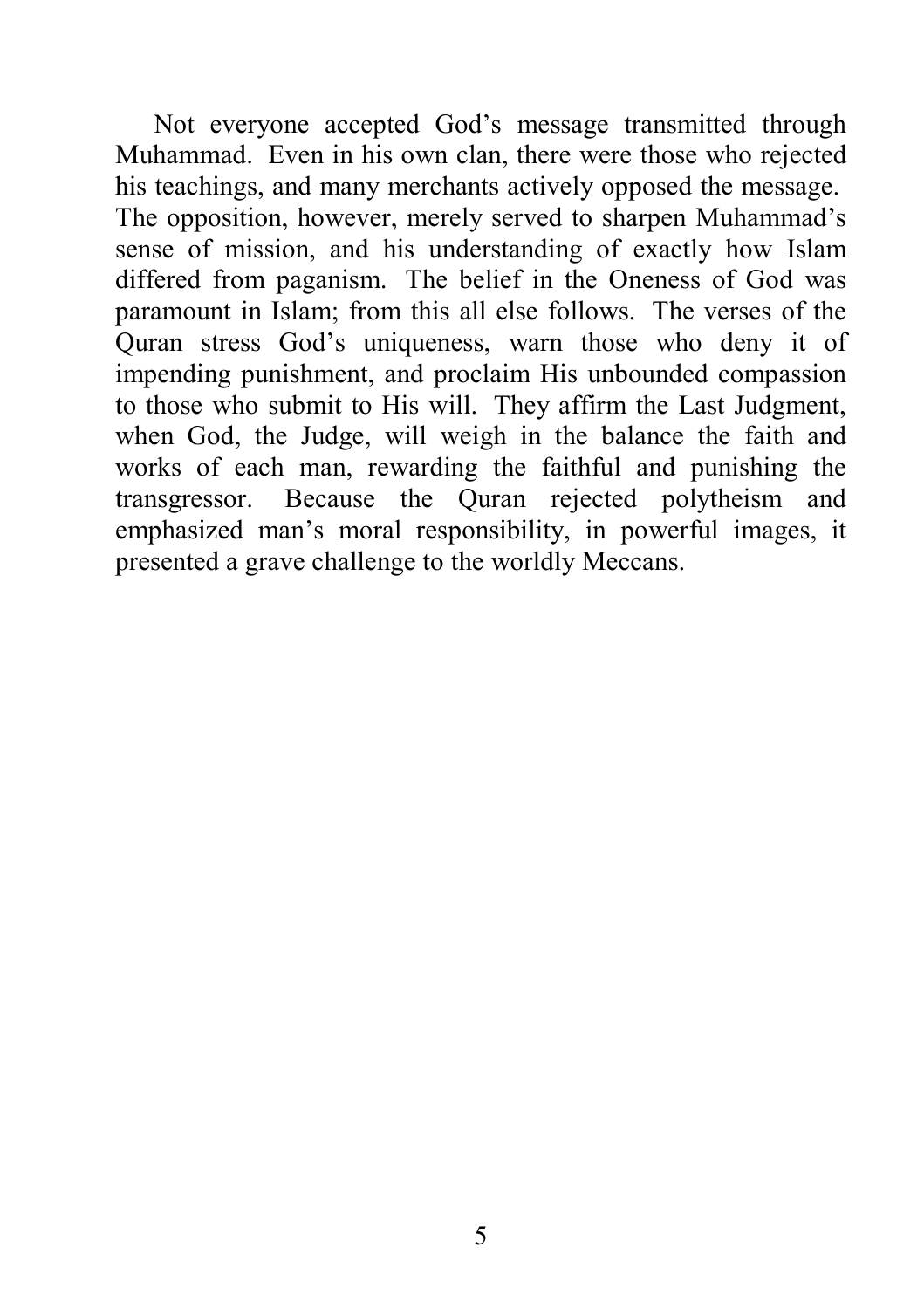### **A Brief History of Islam (part 2 of 5): The Hijrah**

لمحة تاريخية عن الإسلام (جلزء2 من5): اهلجرة

[ إ�ل�ي - English[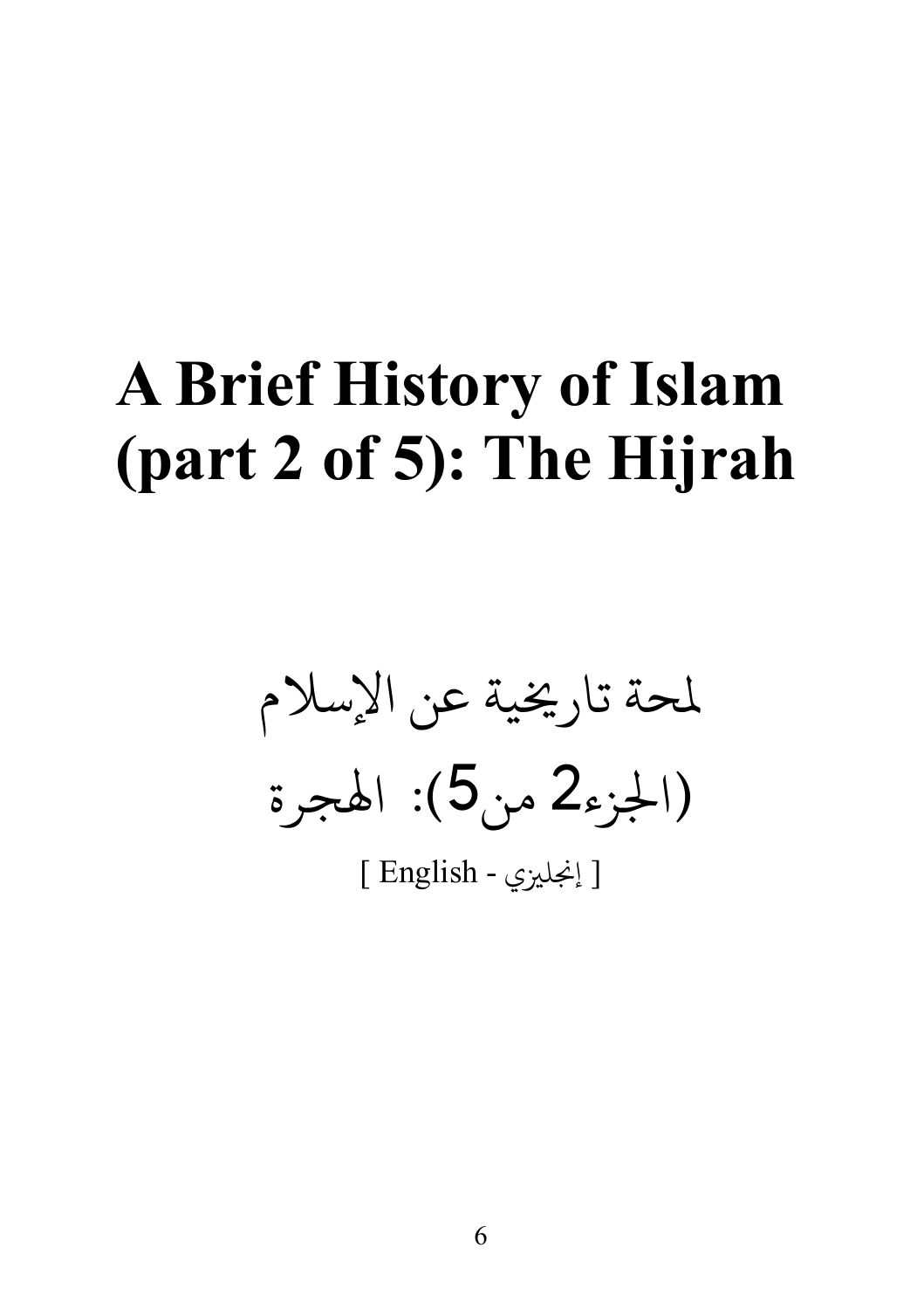After Muhammad had preached publicly for more than a decade, the opposition to him reached such a high pitch that, fearful for their safety, he sent some of his adherents to Ethiopia. There, the Christian ruler extended protection to them, the memory of which has been cherished by Muslims ever since. But in Mecca the persecution worsened. Muhammad's followers were harassed, abused, and even tortured. At last, seventy of Muhammad's followers set off by his orders to the northern town of Yathrib, in the hope of establishing a news stage of the Islamic movement. This city which was later to be renamed Medina ("The City"). Later, in the early fall of 622, he, with his closest friend, Abu Bakr al-Siddeeq, set off to join the emigrants. This event coincided with the leaders in Mecca plotting, to kill him.

In Mecca, the plotters arrived at Muhammad's home to find that his cousin, 'Ali, had taken his place in bed. Enraged, the Meccans set a price on Muhammad's head and set off in pursuit. Muhammad and Abu Bakr, however, had taken refuge in a cave, where they hid from their pursuers. By the protection of God, the Meccans passed by the cave without noticing it, and Muhammad and Abu Bakr proceeded to Medina. There, they were joyously welcomed by a throng of Medinans, as well as the Meccans who had gone ahead to prepare the way.

This was the Hijrah - anglicized as Hegira - usually, but inaccurately, translated as "Flight" - from which the Muslim era is dated. In fact, the Hijrah was not a flight, but a carefully planned migration that marks not only a break in history - the beginning of the Islamic era - but also, for Muhammad and the Muslims, a new way of life. Henceforth, the organizational principle of the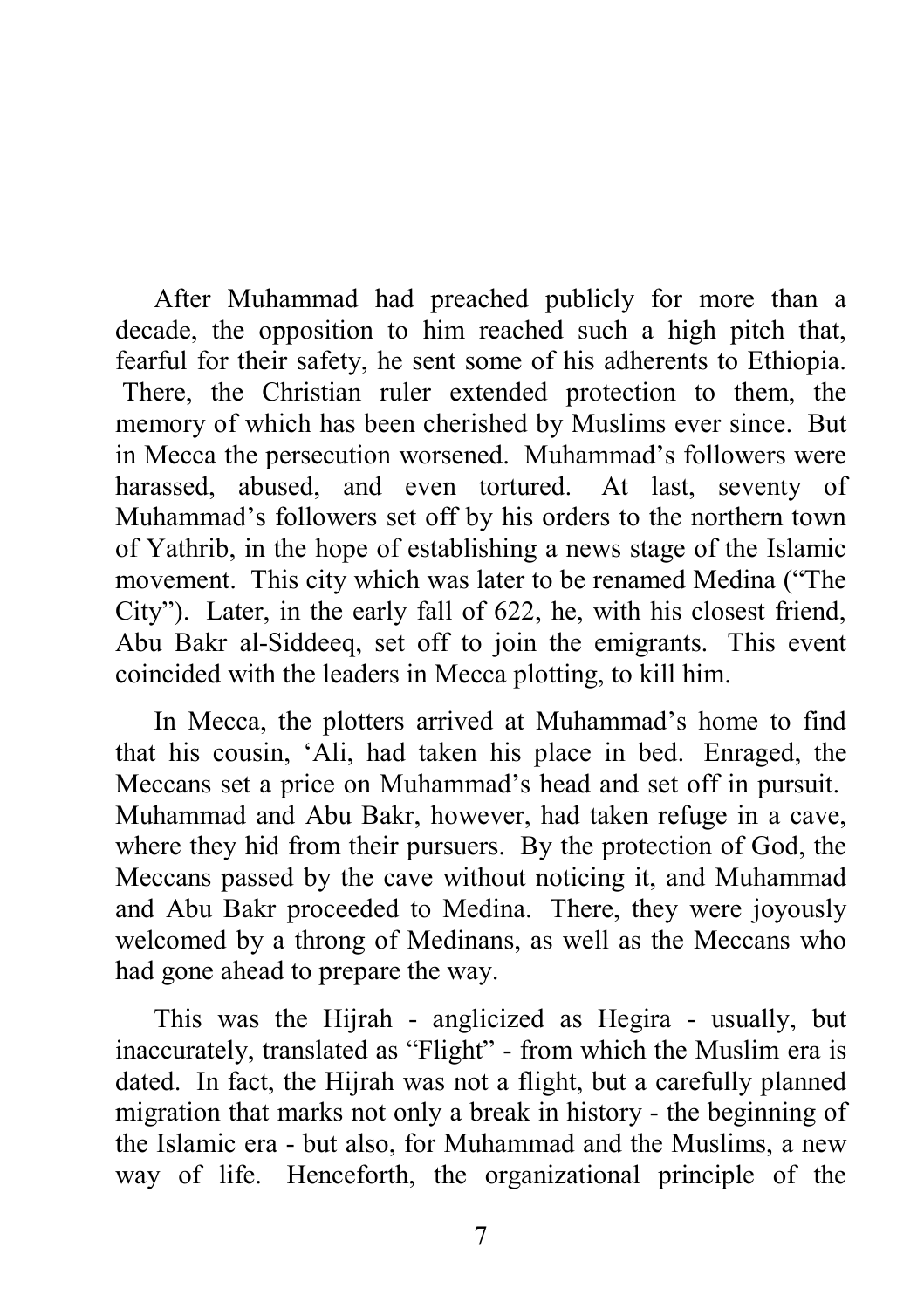community was not to be mere blood kinship, but the greater brotherhood of all Muslims. The men who accompanied Muhammad on the Hijrah were called the *Muhajiroon* - "those that made the Hijrah" or the "Emigrants" - while those in Medina who became Muslims were called the *Ansar*, or "Helpers."

Muhammad was well acquainted with the situation in Medina. Earlier, before the Hijrah, various of its inhabitants came to Mecca to offer the annual pilgrimage, and as the Prophet would take this opportunity to call visiting pilgrims to Islam, the group who came from Medina heard his call and accepted Islam.. They also invited Muhammad to settle in Medina. After the Hijrah, Muhammad's exceptional qualities so impressed the Medinans that the rival tribes and their allies temporarily closed ranks as, on March 15, 624, Muhammad and his supporters moved against the pagans of Mecca.

The first battle, which took place near Badr, now a small town southwest of Medina, had several important effects. In the first place, the Muslim forces, outnumbered three to one, routed the Meccans. Secondly, the discipline displayed by the Muslims brought home to the Meccans, perhaps for the first time, the abilities of the man they had driven from their city. Thirdly, one of the allied tribes which had pledged support to the Muslims in the Battle of Badr, but had then proved lukewarm when the fighting started, was expelled from Medina one month after the battle. Those who claimed to be allies of the Muslims, but tacitly opposed them, were thus served warning: membership in the community imposed the obligation of total support.

A year later the Meccans struck back. Assembling an army of three thousand men, they met the Muslims at Uhud, a ridge outside Medina. After initial successes, the Muslims were driven back and the Prophet himself was wounded. As the Muslims were not completely defeated, the Meccans, with an army of ten thousand, attacked Medina again two years later but with quite different results. At the Battle of the Trench, also known as the Battle of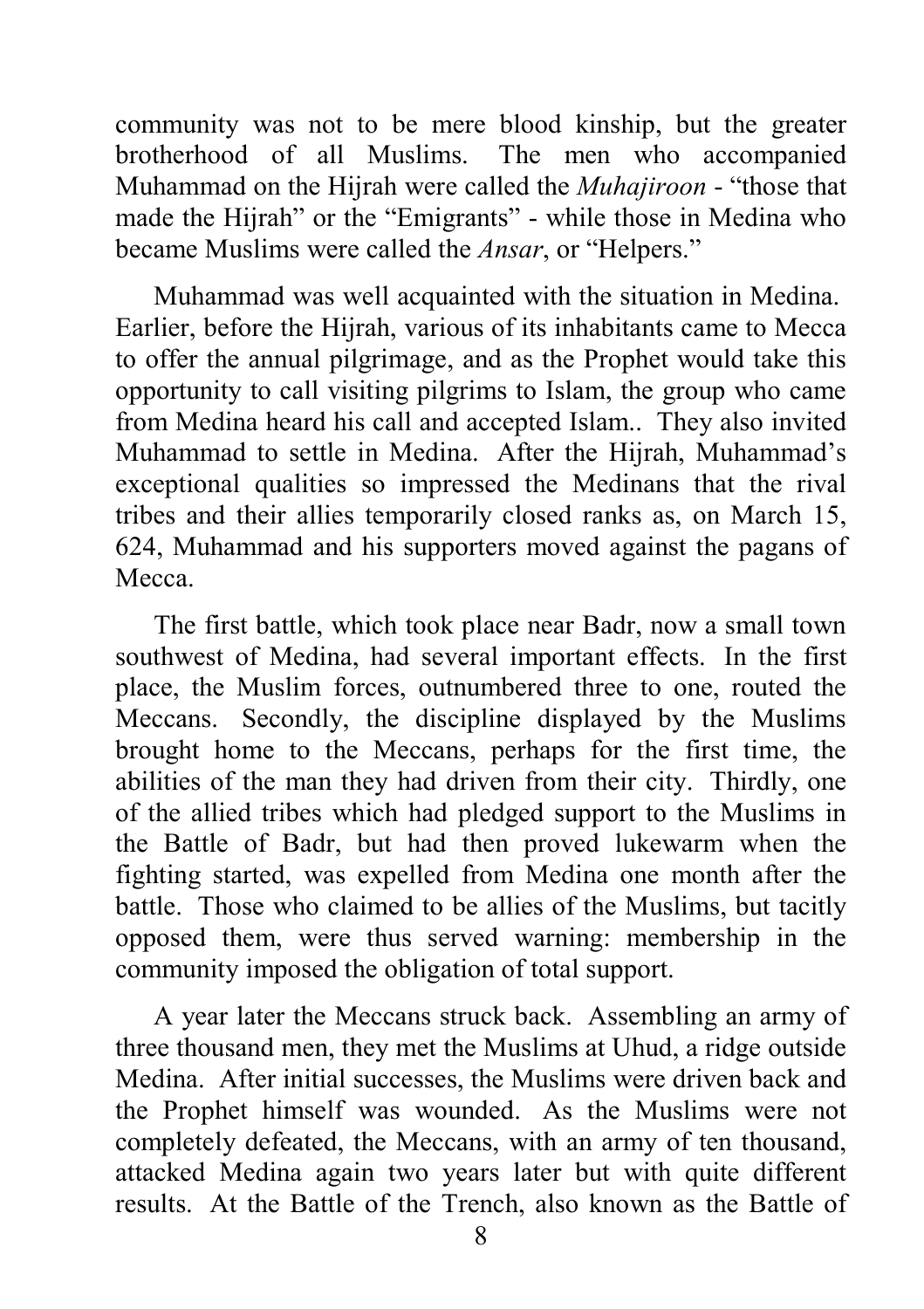the Confederates, the Muslims scored a signal victory by introducing a new form of defense. On the side of Medina from which attack was expected, they dug a trench too deep for the Meccan cavalry to clear without exposing itself to the archers posted behind earthworks on the Medina side. After an inconclusive siege, the Meccans were forced to retire. Thereafter Medina was entirely in the hands of the Muslims.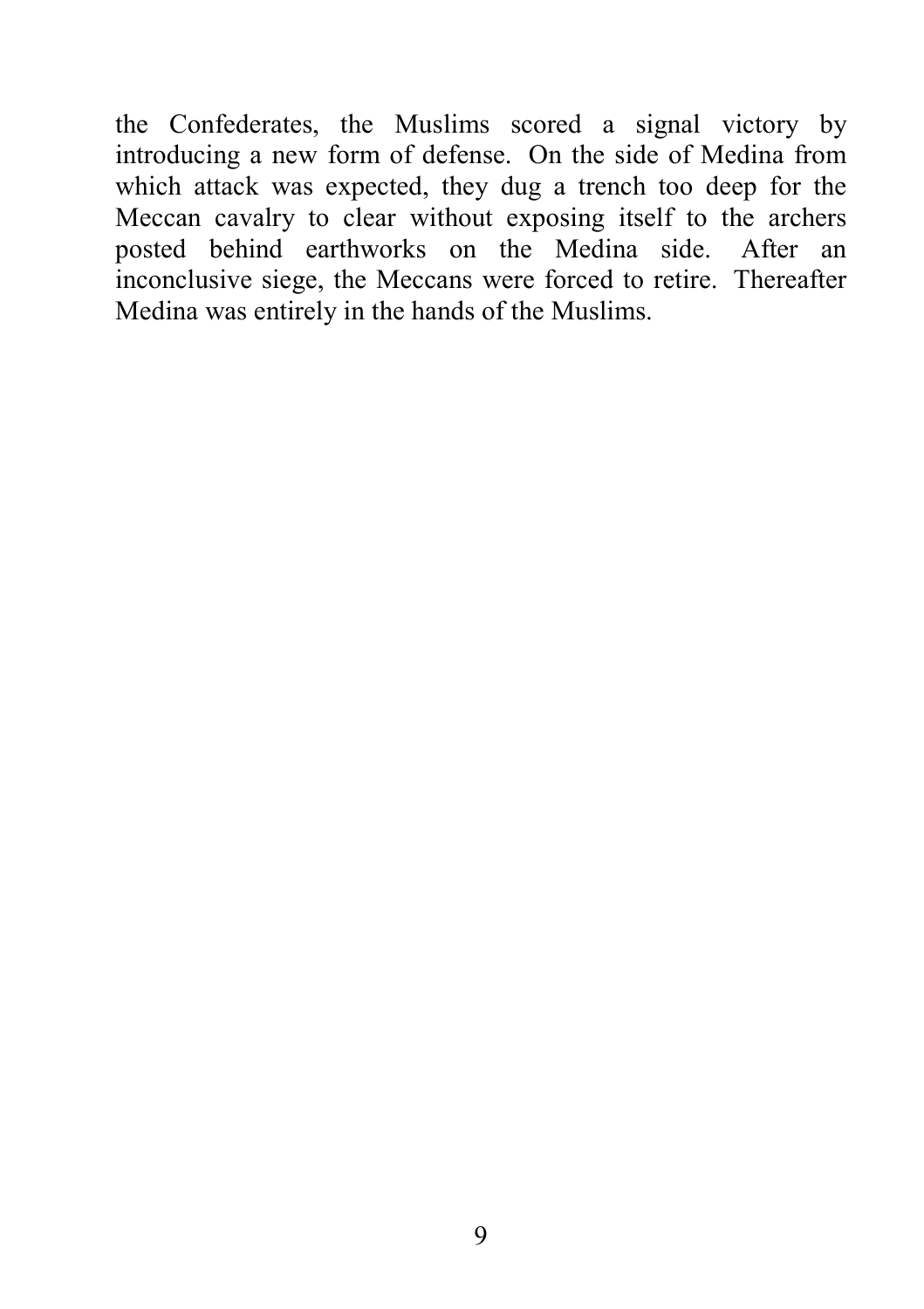### **A Brief History of Islam (part 3 of 5): The Conquest of Mecca**

لحة تار�ية عن الإسلام (جلزء3 من5): فتح مكة [ إ�ل�ي - English[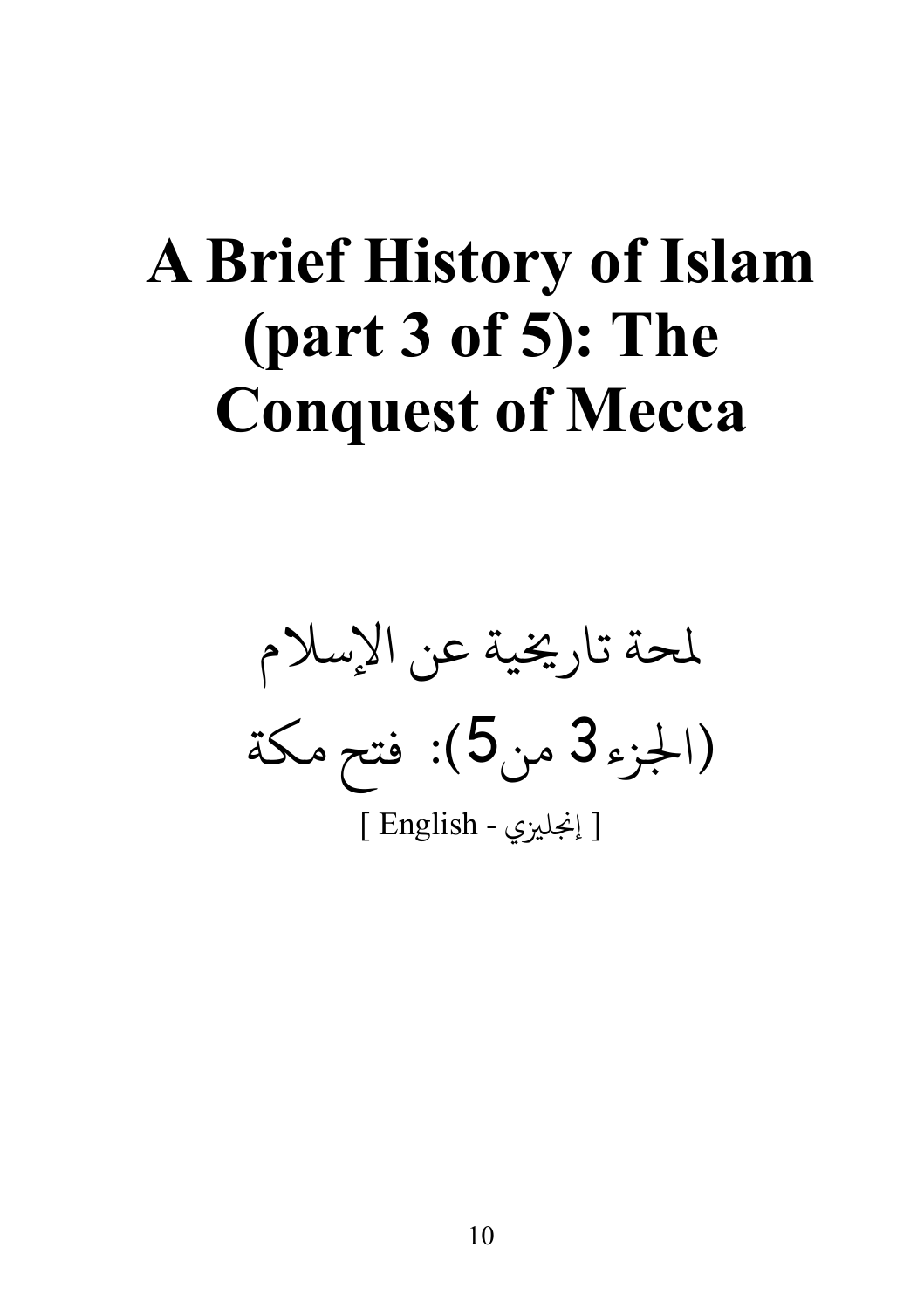The Constitution of Medina - under which the clans accepting Muhammad as the Prophet of God formed an alliance, or federation - dates from this period. It showed that the political consciousness of the Muslim community had reached an important point; its members defined themselves as a community separate from all others. The Constitution also defined the role of non-Muslims in the community. Jews, for example, were part of the community; they were *dhimmis*, that is, protected people, as long as they conformed to its laws. This established a precedent for the treatment of subject peoples during the later conquests. Christians and Jews, upon payment of a nominal tax, were allowed religious freedom and, while maintaining their status as non-Muslims, were associate members of the Muslim state. This status did not apply to polytheists, who could not be tolerated within a community that worshipped the One God.

Ibn Ishaq, one of the earliest biographers of the Prophet, says it was at about this time that Muhammad sent letters to the rulers of the earth - the King of Persia, the Emperor of Byzantium, the Negus of Abyssinia, and the Governor of Egypt among others inviting them to submit to Islam. Nothing more fully illustrates the confidence of the small community, as its military power, despite the battle of the Trench, was still negligible. But its confidence was not misplaced. Muhammad so effectively built up a series of alliances among the tribes that, by 628, he and fifteen hundred followers were able to demand access to the Kaaba. This was a milestone in the history of the Muslims. Just a short time before, Muhammad left the city of his birth to establish an Islamic state in Medina. Now he was being treated by his former enemies as a leader in his own right. A year later, in 629, he reentered and, in effect, conquered Mecca, without bloodshed and in a spirit of tolerance, which established an ideal for future conquests. He also destroyed the idols in the Kaabah, to put an end forever to pagan practices there. At the same time 'Amr ibn al-'As, the future conqueror of Egypt, and Khalid ibn al-Walid, the future "Sword of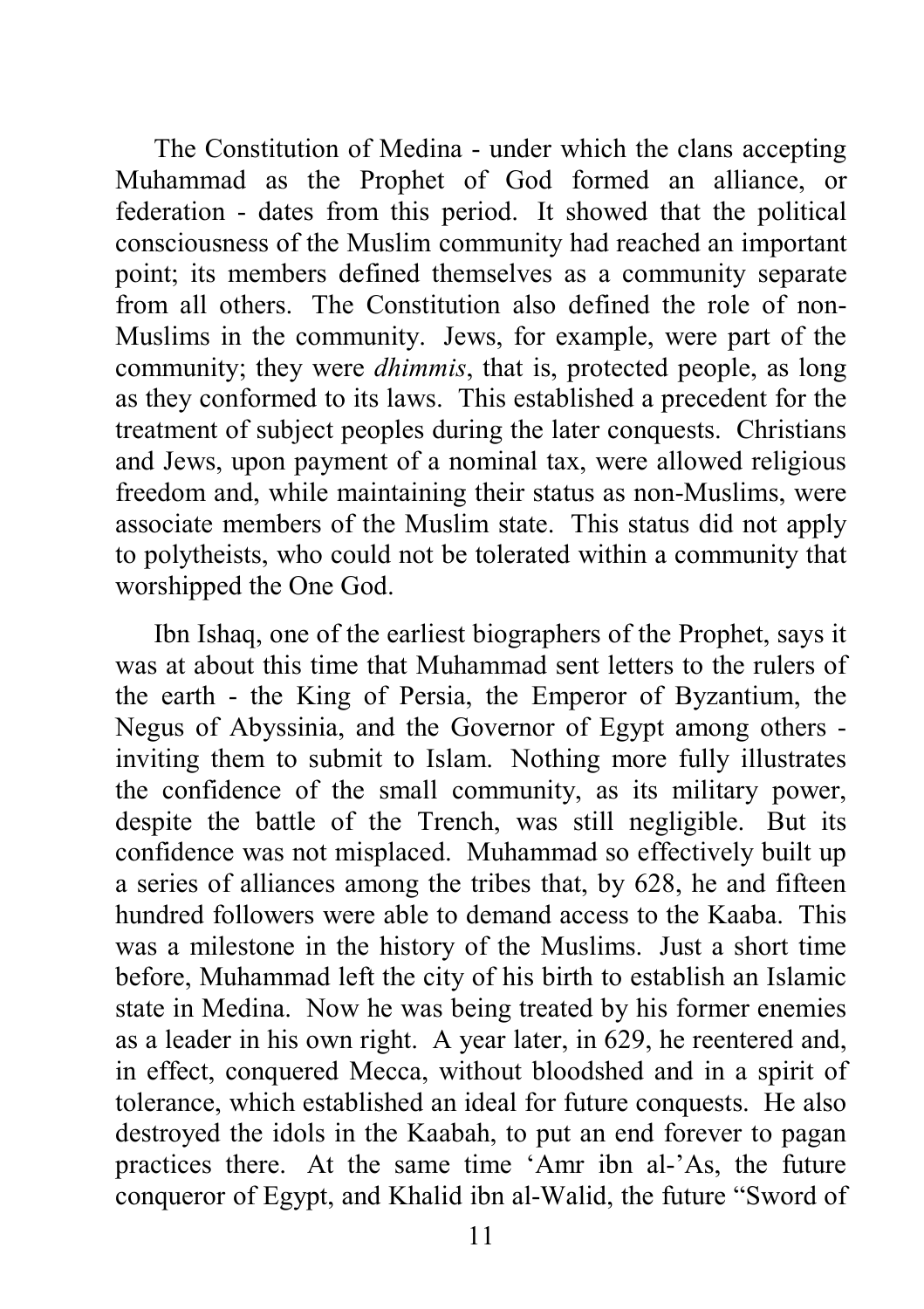God," accepted Islam, and swore allegiance to Muhammad. Their conversion was especially noteworthy because these men had been among Muhammad's bitterest opponents only a short time before.

In one sense Muhammad's return to Mecca was the climax of his mission. In 632, just three years later, he was suddenly taken ill and on June 8 of that year, with his third wife Aisha in attendance, the Messenger of God "died with the heat of noon."

The death of Muhammad was a profound loss. To his followers this simple man from Mecca was far more than a beloved friend, far more than a gifted administrator, far more than the revered leader who had forged a new state from clusters of warring tribes. Muhammad was also the exemplar of the teachings he had brought them from God: the teachings of the Quran, which, for centuries, have guided the thought and action, the faith and conduct, of innumerable men and women, and which ushered in a distinctive era in the history of mankind. His death, nevertheless, had little effect on the dynamic society he had created in Arabia, and no effect at all on his central mission: to transmit the Quran to the world. As Abu Bakr put it: "Whoever worshipped Muhammad, let him know that Muhammad is dead, but whoever worshipped God, let him know that God lives and dies not."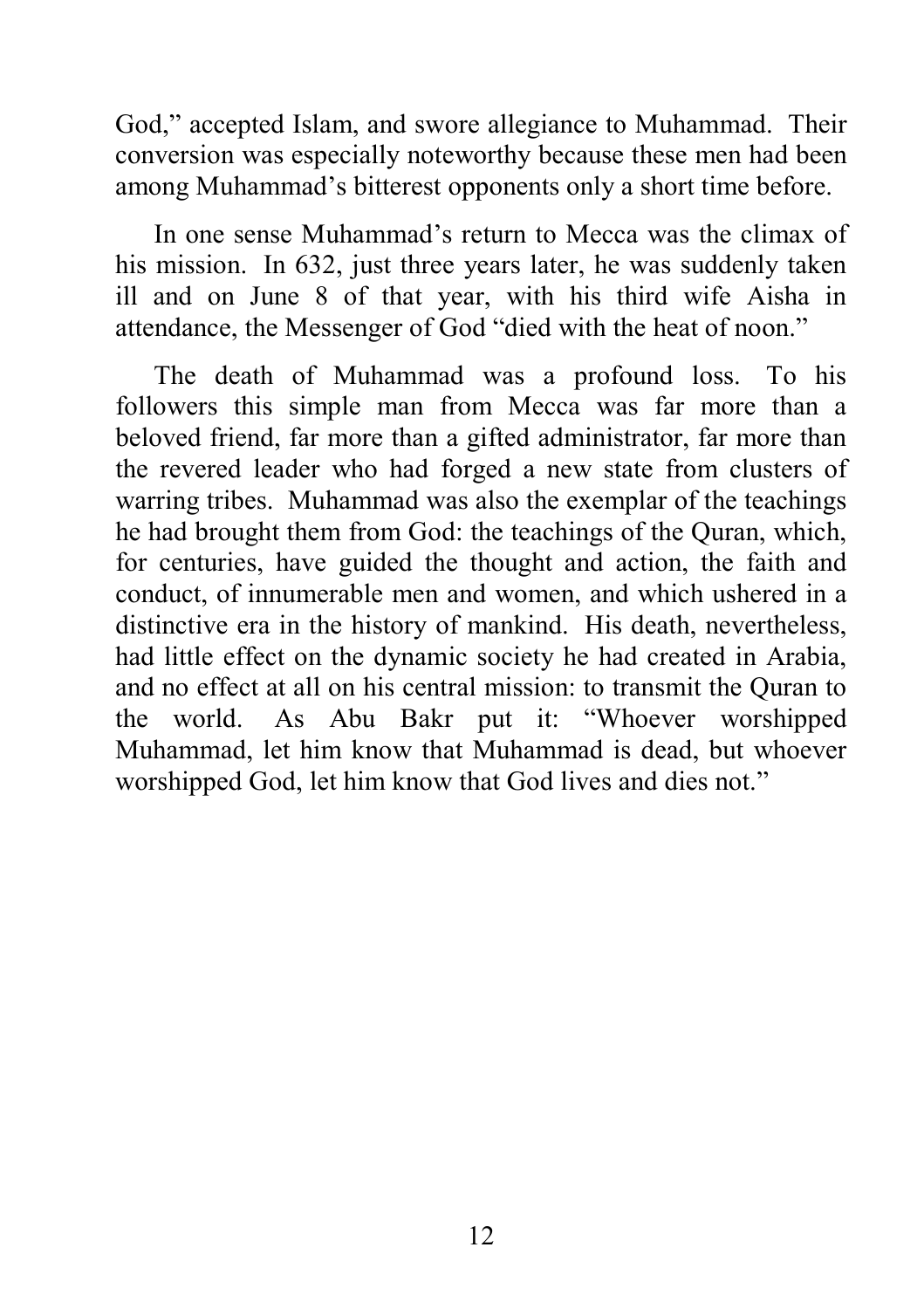### **A Brief History of Islam (part 4 of 5): The Caliphate of Abu Bakr and Umar**

لحة تار�ية عن الإسلام (الجزء4 من5): خلافة أبي بكر وعمر [ إ�ل�ي - English[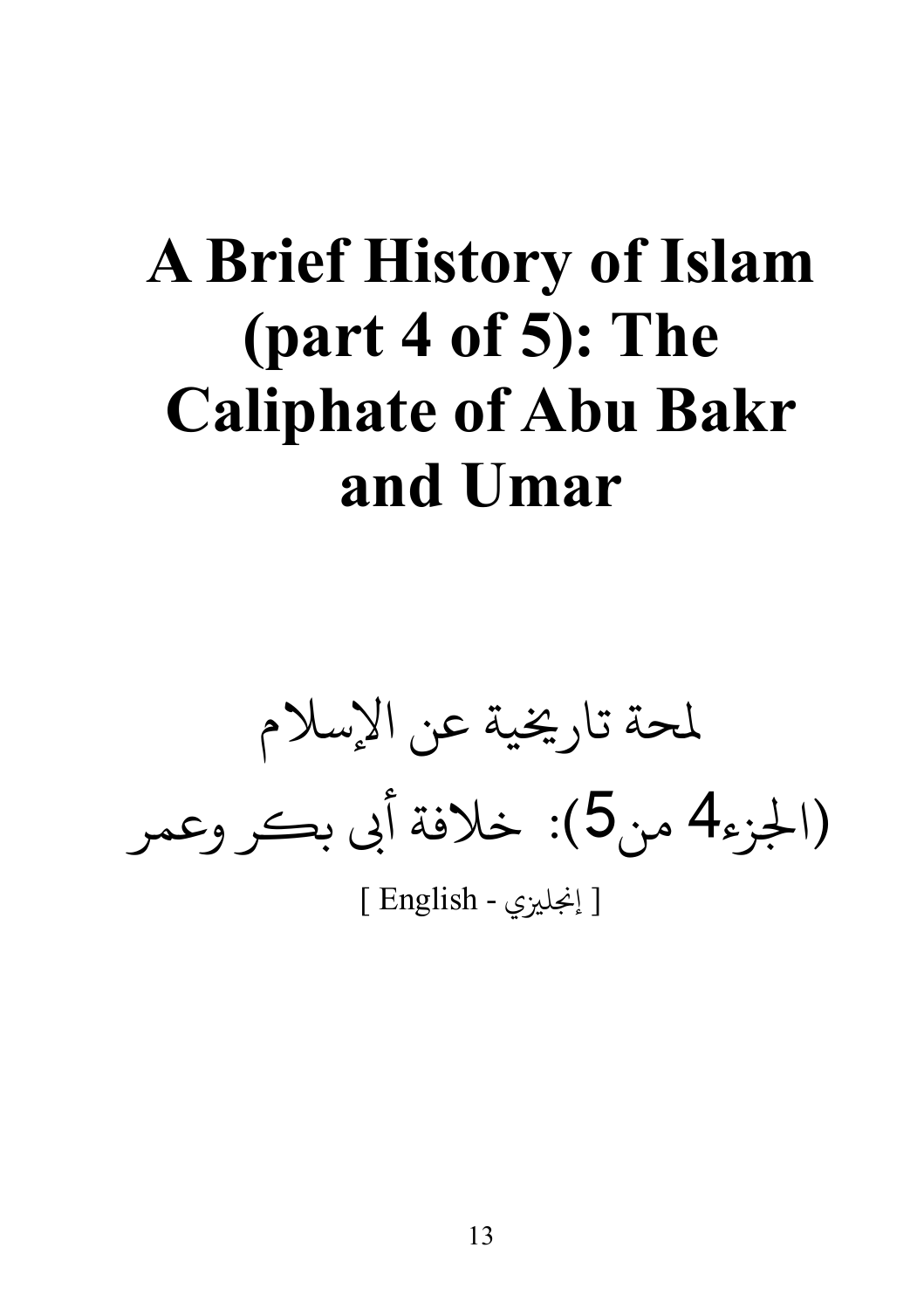With the death of Muhammad, the Muslim community was faced with the problem of succession. Who would be its leader? There were four persons obviously marked for leadership: Abu Bakr al-Siddeeq, who had not only accompanied Muhammad to Medina ten years before, but had been appointed to take the place of the Prophet as leader of public prayer during Muhammad's last illness; Umar ibn al-Khattab, an able and trusted Companion of the Prophet; Uthman ibn 'Affan, a respected early convert; and 'Ali ibn Abi Talib, Muhammad's cousin and son-in-law. There piousness and ability to govern the affairs of the Islamic nation was uniformly par excellence. At a meeting held to decide the new leadership, Umar grasped Abu Bakr's hand and gave his allegiance to him, the traditional sign of recognition of a new leader. By dusk, everyone concurred, and Abu Bakr had been recognized as the khaleefah of Muhammad. Khaleefah anglicized as caliph - is a word meaning "successor", but also suggesting what his historical role would be: to govern according to the Quran and the practice of the Prophet.

Abu Bakr's caliphate was short, but important. An exemplary leader, he lived simply, assiduously fulfilled his religious obligations, and was accessible and sympathetic to his people. But he also stood firm when some tribes, who had only nominally accepted Islam, renounced it in the wake of the Prophet's death. In what was a major accomplishment, Abu Bakr swiftly disciplined them. Later, he consolidated the support of the tribes within the Arabian Peninsula and subsequently funneled their energies against the powerful empires of the East: the Sassanians in Persia and the Byzantines in Syria, Palestine, and Egypt. In short, he demonstrated the viability of the Muslim state.

The second caliph, Umar - appointed by Abu Bakr - continued to demonstrate that viability. Adopting the title Ameer al-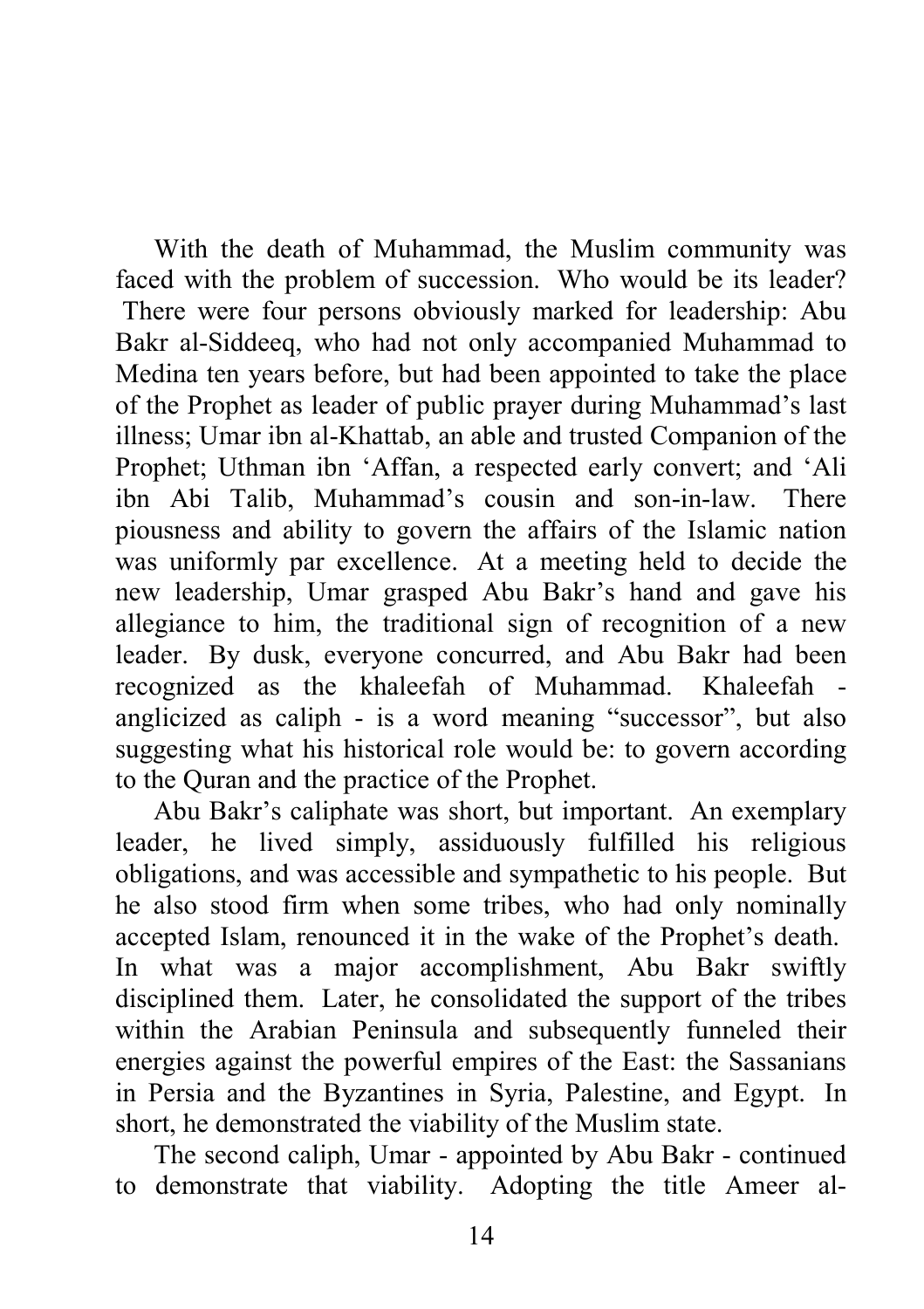Mumineen, or Commander of the Believers, Umar extended Islam's temporal rule over Syria, Egypt, Iraq, and Persia in what, from a purely military standpoint, were astonishing victories. Within four years after the death of the Prophet, the Muslim state had extended its sway over all of Syria and had, at a famous battle fought during a sandstorm near the River Yarmuk, blunted the power of the Byzantines - whose ruler, Heraclius, had shortly before refused the call to accept Islam.

Even more astonishingly, the Muslim state administered the conquered territories with a tolerance almost unheard of in that age. At Damascus, for example, the Muslim leader, Khalid ibn al-Walid, signed a treaty which read as follows:

This is what Khalid ibn al-Walid would grant to the inhabitants of Damascus if he enters therein: he promises to give them security for their lives, property and churches. Their city wall shall not be demolished; neither shall any Muslim be quartered in their houses. Thereunto we give them the pact of God and the protection of His Prophet, the caliphs and the believers. So long as they pay the poll tax, nothing but good shall befall them.

This tolerance was typical of Islam. A year after Yarmook, Umar, in the military camp of al-Jabiyah on the Golan Heights, received word that the Byzantines were ready to surrender Jerusalem. Consequently, he rode there to accept the surrender in person. According to one account, he entered the city alone and clad in a simple cloak, astounding a populace accustomed to the sumptuous garb and court ceremonials of the Byzantines and Persians. He astounded them still further when he set their fears at rest by negotiating a generous treaty in which he told them: "In the name of God ... you have complete security for your churches, which shall not be occupied by the Muslims or destroyed."

This policy was to prove successful everywhere. In Syria, for example, many Christians who had been involved in bitter theological disputes with Byzantine authorities - and persecuted for it - welcomed the coming of Islam as an end to tyranny. And in Egypt, which Amr ibn al-As took from the Byzantines after a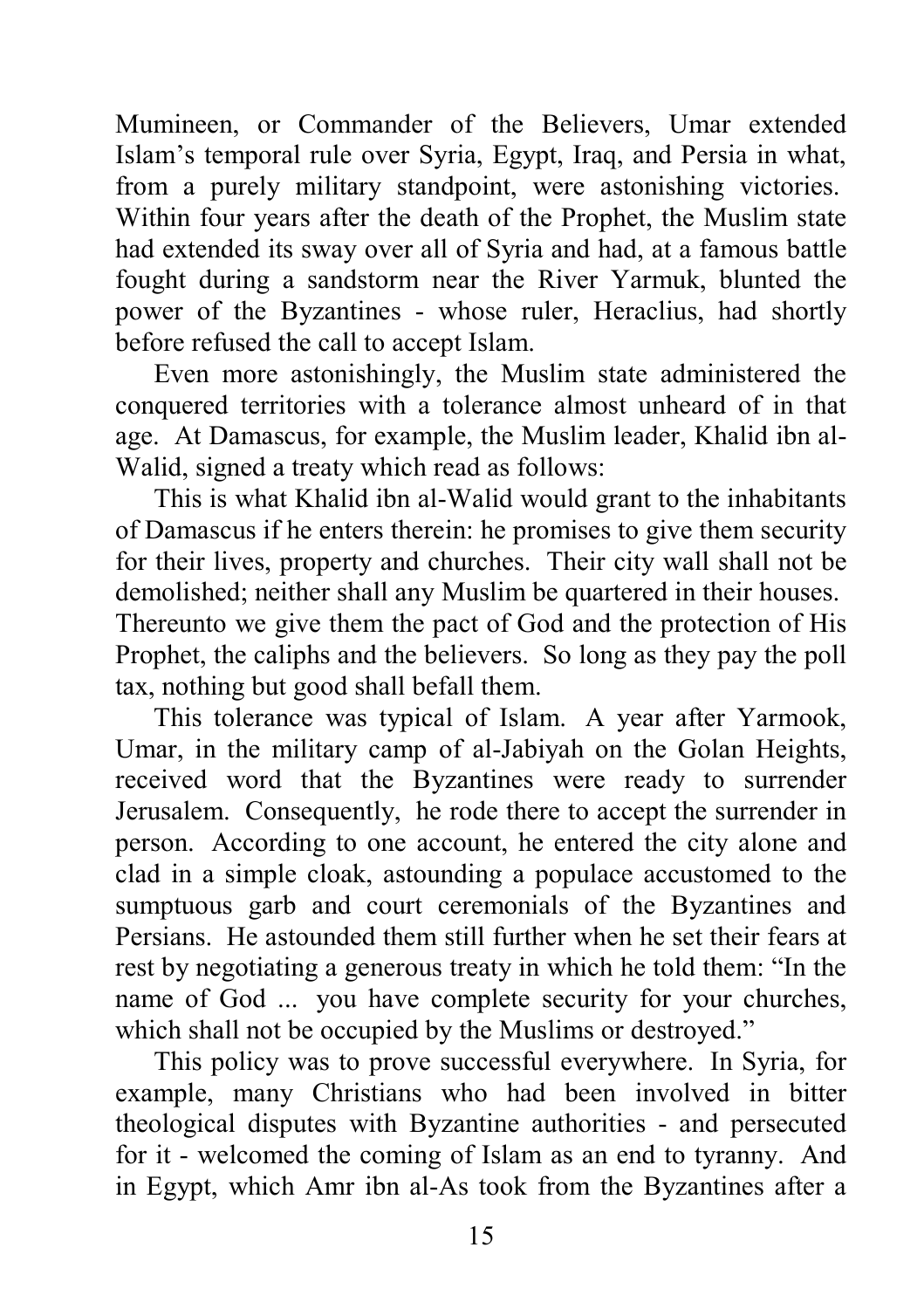daring march across the Sinai Peninsula, the Coptic Christians not only welcomed the Arabs, but enthusiastically assisted them.

This pattern was repeated throughout the Byzantine Empire. Conflict among Greek Orthodox, Syrian Monophysites, Copts, and Nestorian Christians contributed to the failure of the Byzantines always regarded as intruders - to develop popular support, while the tolerance which Muslims showed toward Christians and Jews removed the primary cause for opposing them.

Umar adopted this attitude in administrative matters as well. Although he assigned Muslim governors to the new provinces, existing Byzantine and Persian administrations were retained wherever possible. For fifty years, in fact, Greek remained the chancery language of Syria, Egypt, and Palestine, while Pahlavi, the chancery language of the Sassanians, continued to be used in Mesopotamia and Persia.

Umar, who served as caliph for ten years, ended his rule with a significant victory over the Persian Empire. The struggle with the Sassanid realm had opened in 636 at al-Qadisiyah, near Ctesiphon in Iraq, where Muslim cavalry had successfully coped with elephants used by the Persians as a kind of primitive tank. Now with the Battle of Nihavand, called the "Conquest of Conquests," Umar sealed the fate of Persia; henceforth it was to be one of the most important provinces in the Muslim Empire.

His caliphate was a high point in early Islamic history. He was noted for his justice, social ideals, administration, and statesmanship. His innovations left an all enduring imprint on social welfare, taxation, and the financial and administrative fabric of the growing empire.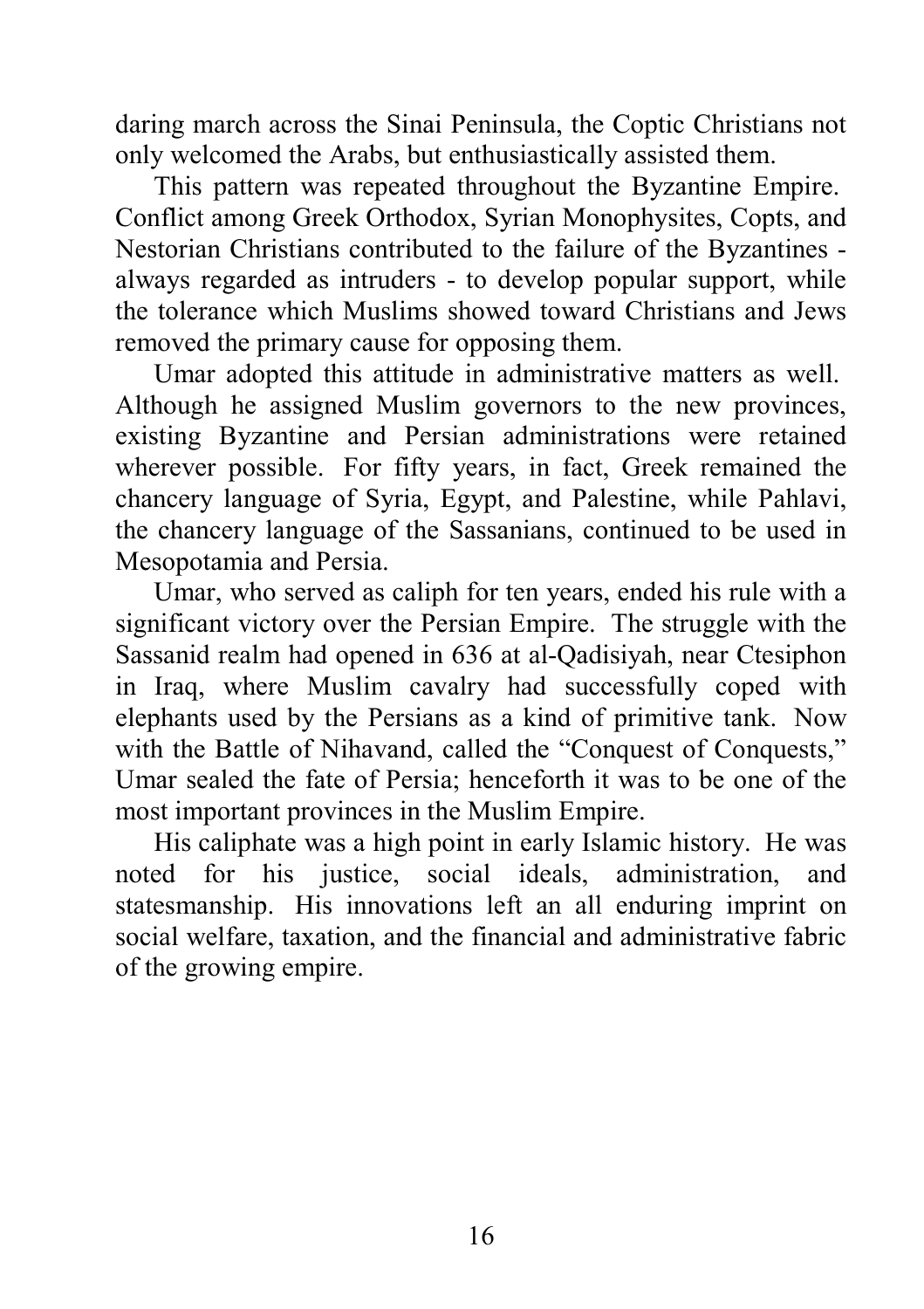## **A Brief History of Islam (part 5 of 5): The Caliphate of Uthman ibn Affan**

لحة تار�ية عن الإسلام (جلزء5 من5): خلافة عثمان بن عفان

[ إ�ل�ي - English[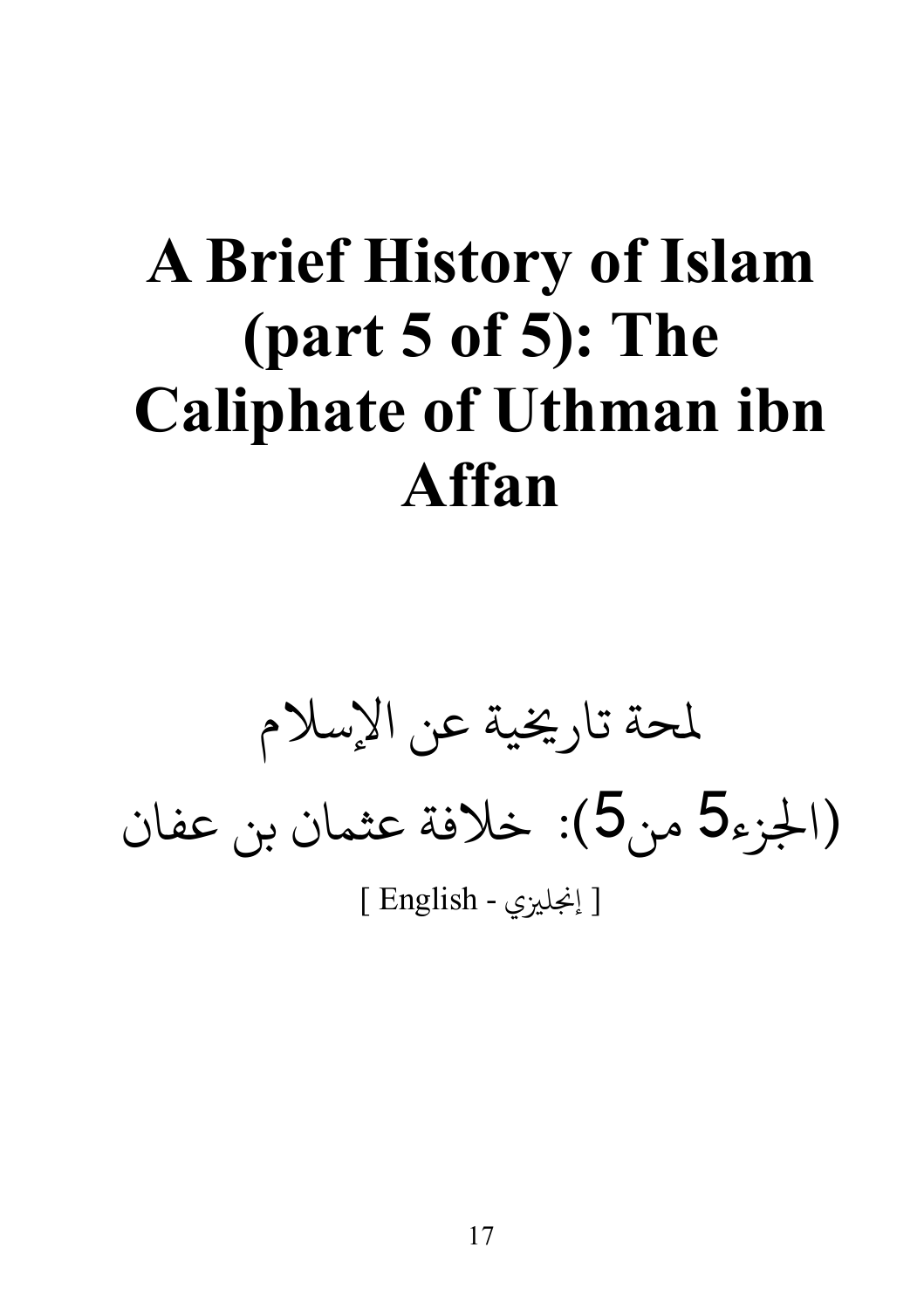

#### **Election of Uthman**

Umar ibn Al-Khattab, the second caliph of Islam, was stabbed by a Persian slave Abu Lu'lu'ah, a Persian Magian, while leading the Fajr Prayer. As Umar was lying on his death bed, the people around him asked him to appoint a successor. Umar appointed a committee of six people to choose the next caliph from among themselves.

This committee comprised Ali ibn Abi Talib, Uthman ibn Affan, Abdur-Rahman ibn Awf, Sad ibn Abi Waqqas, Az-Zubayr ibn Al-Awam, and Talhah ibn Ubayd Allah, who were among the most eminent Companions of the Prophet, may God send His praises upon him, and who had received in their lifetime the tidings of Paradise.

The instructions of Umar were that the Election Committee should choose the successor within three days, and he should assume office on the fourth day. As two days passed by without a decision, the members felt anxious that the time was running out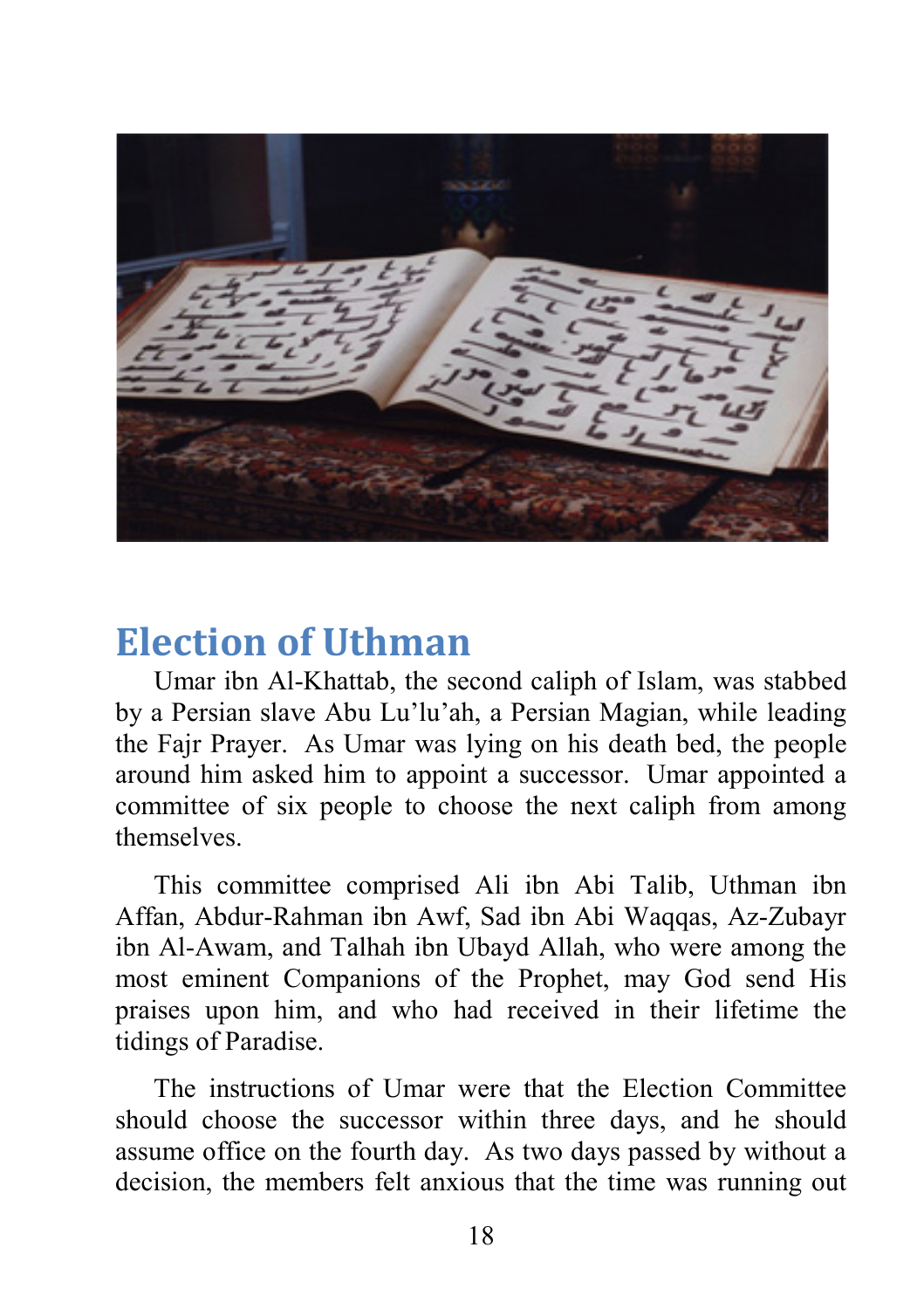fast, and still no solution to the problem appeared to be in sight. Abdur-Rahman ibn Awf offered to forgo his own claim if others agreed to abide by his decision. All agreed to let Abdur-Rahman choose the new caliph. He interviewed each nominee and went about Medinah asking the people for their choice. He finally selected Uthman as the new caliph, as the majority of the people chose him.

#### **His Life as a Caliph**

Uthman led a simple life even after becoming the leader of the Islamic state. It would have been easy for a successful businessman such as him to lead a luxurious life, but he never aimed at leading such in this world. His only aim was to taste the pleasure of the hereafter, as he knew that this world is a test and temporary. Uthman's generosity continued after he became caliph.

The caliphs were paid for their services from the treasury, but Uthman never took any salary for his service to Islam. Not only this, he also developed a custom to free slaves every Friday, look after widows and orphans, and give unlimited charity. His patience and endurance were among the characteristics that made him a successful leader.

Uthman achieved much during his reign. He pushed forward with the pacification of Persia, continued to defend the Muslim state against the Byzantines, added what is now Libya to the empire, and subjugated most of Armenia. Uthman also, through his cousin Mu'awiyah ibn Abi Sufyan, the governor of Syria, established an Arab navy which fought a series of important engagements with the Byzantines.

Of much greater importance to Islam, however, was Uthman's compilation of the text of the Quran as revealed to the Prophet. Realizing that the original message from God might be inadvertently distorted by textual variants, he appointed a